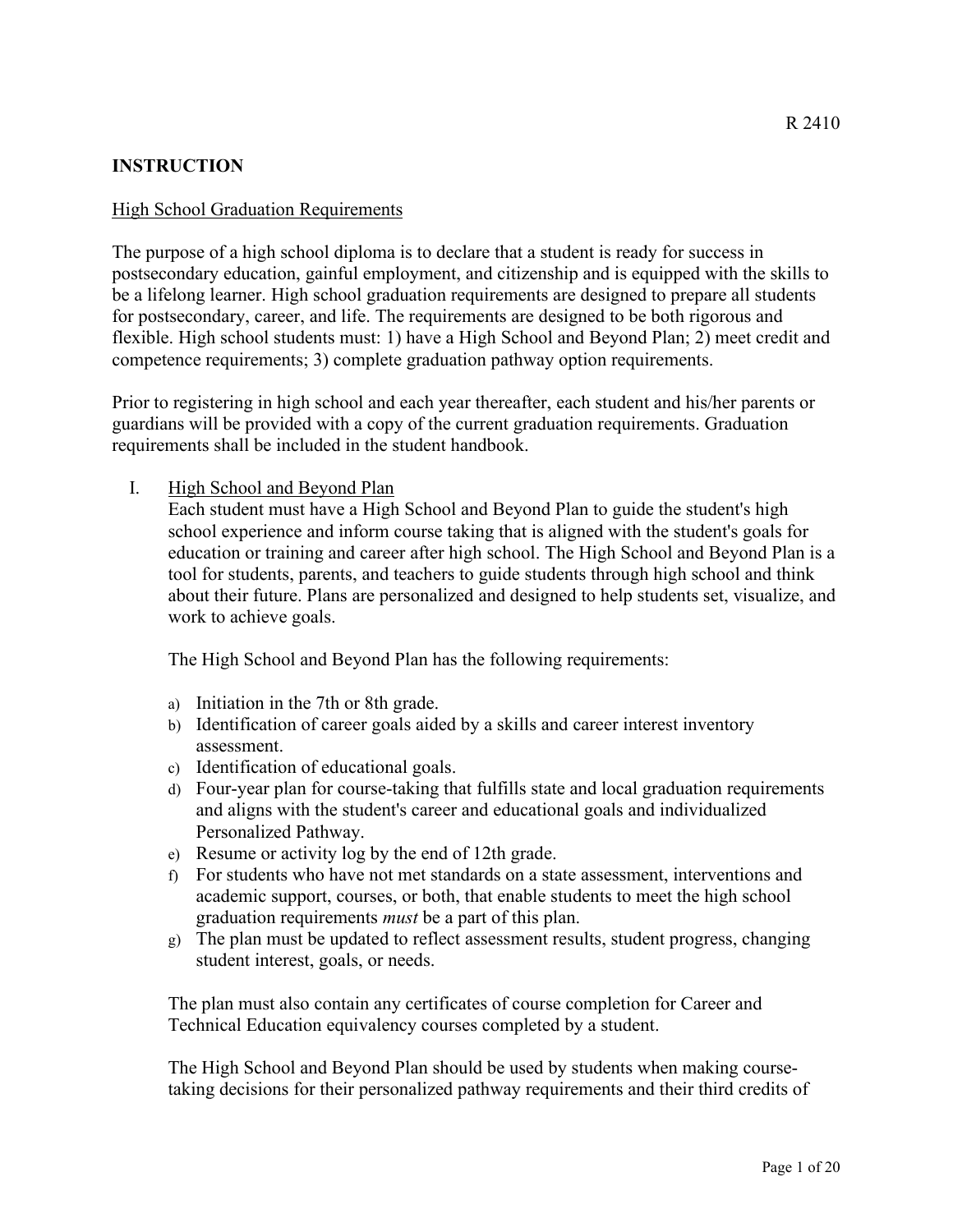math and science. Changes in plans should normally reflect parent consent and should be submitted to the appropriate counselor and/or on file as part of the student's High School and Beyond Plan. Annually, counselors shall provide the student and his/her parents or guardians with a report which reflects the progress that has been made toward satisfying the graduation requirements. If progress is not normal, the counselors will identify alternative courses that may be taken to correct deficiencies.

### II. Credit and Competence Requirements

A. Credit Requirements

Students shall be expected to earn a total of twenty-one (21) credits through the graduating class of 2020, and twenty-four (24) credits beginning with the graduating class of 2021 in order to complete graduation requirements. For 1.0 credit, a student must successfully complete courses taught to the state's learning standards, or a student must demonstrate proficiency/mastery of learning standards as determined by the District.

The following credits (with courses approved for satisfying the subject area requirements) shall be required of each student for graduation:

| Subject Area                                   | Credits            | Credits                  |
|------------------------------------------------|--------------------|--------------------------|
|                                                | Class of 2020      | Class of 2021 and beyond |
| English                                        | 4.0 Credits        | 4.0 Credits              |
| Mathematics                                    | 3.0 Credits        | 3.0 Credits              |
| <b>Social Studies</b>                          | 3.0 Credits        | 3.0 Credits              |
| Science                                        | 2.0 Credits (1Lab) | 3.0 Credits (2 Lab)      |
| Career & Technical Education                   | 1.0 Credit         | 1.0 Credit               |
| Health                                         | .5 Credits         | .5 Credits               |
| <b>Physical Education</b>                      | 1.5 Credits        | 1.5 Credits              |
| Arts                                           | 1.0 Credit         | 2.0 Credits*             |
| World Language                                 |                    | 2.0 Credits**            |
| Electives                                      | 5.0 Credits        | 4.0 Credits              |
| <b>Computer Competence</b>                     | NC.                | NC                       |
| High School & Beyond Plan                      | NC.                | NC                       |
|                                                | 21.0 Credits       | 24.0 Credits             |
| *One Can Be Personalized Pathway Requirement   |                    |                          |
| **Both Can Be Personalized Pathway Requirement |                    |                          |

Personalized Pathway Requirement are related courses that lead to a specific post-high school career or educational outcome chosen by the student based on the student's interests and High School and Beyond Plan.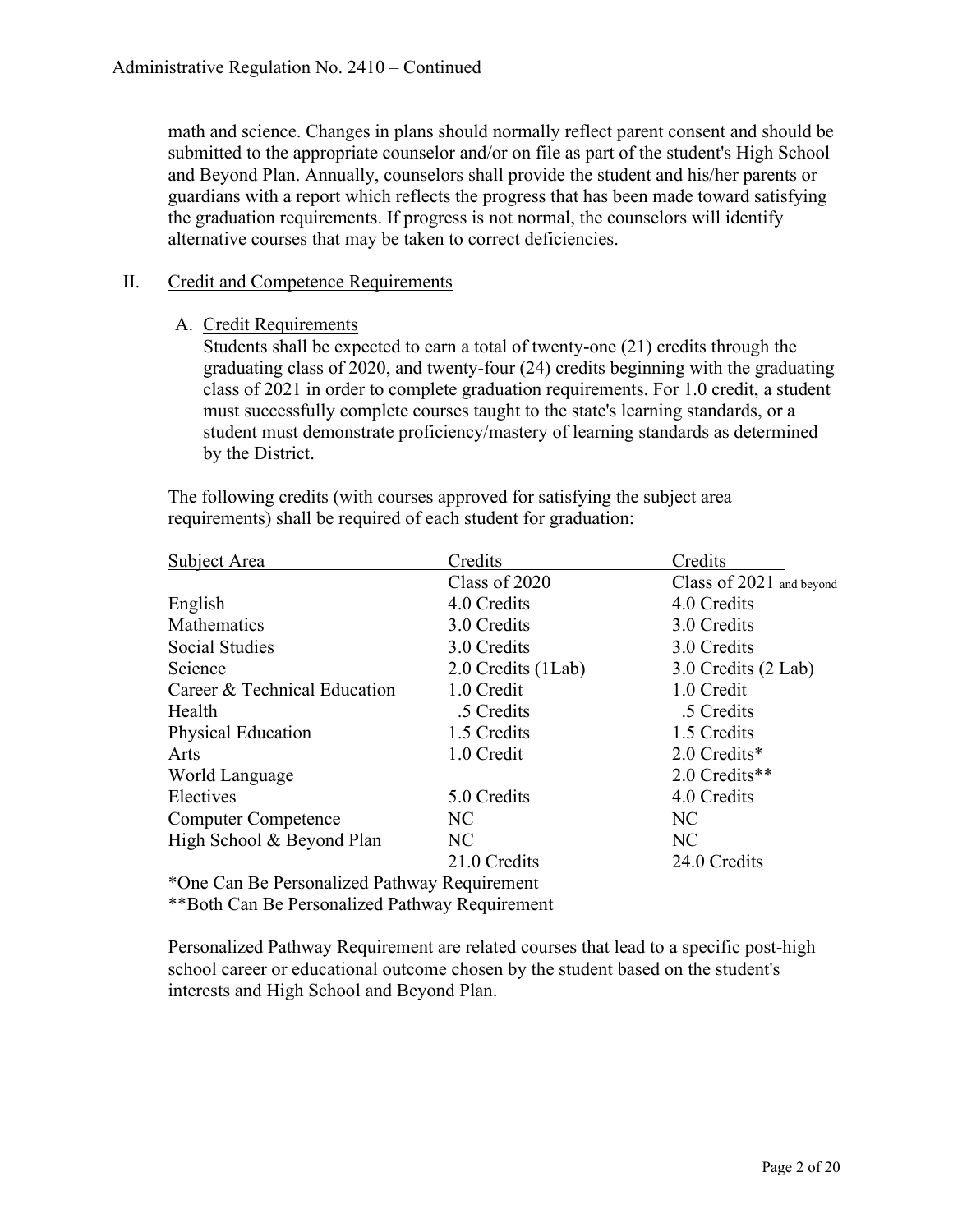### B. Computer Competence

All students shall demonstrate basic computer competence as a requirement for graduation. Students may demonstrate competence by passing a computer competency assessment or by successfully completing classes as designated in the course of study handbook that meet this requirement. Students who have not met this requirement by the end of their junior year will be enrolled in a designated course for their senior year.

### C. Credit for Challenges and Demonstrated Proficiency/Mastery

As more emphasis is placed on proficiency/mastery and less emphasis is placed on seat time, students may demonstrate proficiency or challenge particular district-approved courses for credit. Students may demonstrate proficiency/mastery through a variety of methods including, but not limited to; 1) successfully completing all course requirements through projects to the satisfaction of the district instructor or 2) mastering specific subject area content standards as determined by their performance on classroom-based and/or district assessments.

D. Credit for High Courses Completed Through Home-Based Instruction or Non-Approved Private Schools

The academic records of students seeking to transfer credit from home-based instruction or non-approved private schools shall be reviewed, and the student shall complete district-determined end-of-course assessments. Academic records and assessment results will inform decisions regarding course placement and the granting of credit for high school courses completed through home-based instruction or non-approved private schools.

E. Credit for High School Courses Completed Prior to High School Attendance Unless requested otherwise by the student and the student's family using form F-5B 2410, a student who successfully completes a high school course taken prior to attending high school will receive credit if the academic level of the course exceeds the requirements for seventh and eighth-grade classes, and the student has successfully passed by completing the same course requirements and examinations as the high school students enrolled in the class. The student and the student's family have a time limit of the last day of school of their 11**th**-grade year for requesting the credit be removed from the transcript. Following the 11**th** grade year, a course entered onto the student's transcript cannot be changed or removed. Courses must be offered through a state public school or state-approved private school and meet the standards as identified by the District for meeting graduation requirements. Students/parents may request graduation credit by completing form F-5 2410 for students in the Class of 2023 or before. Once the course grade has been entered onto the student's transcript, it cannot be changed or removed.

### Subject Area Requirements

The content of courses for which credit is granted must meet the learning standards as identified by the State Board of Education [\(WAC 180-51-068\)](http://apps.leg.wa.gov/wac/default.aspx?cite=180-51-061).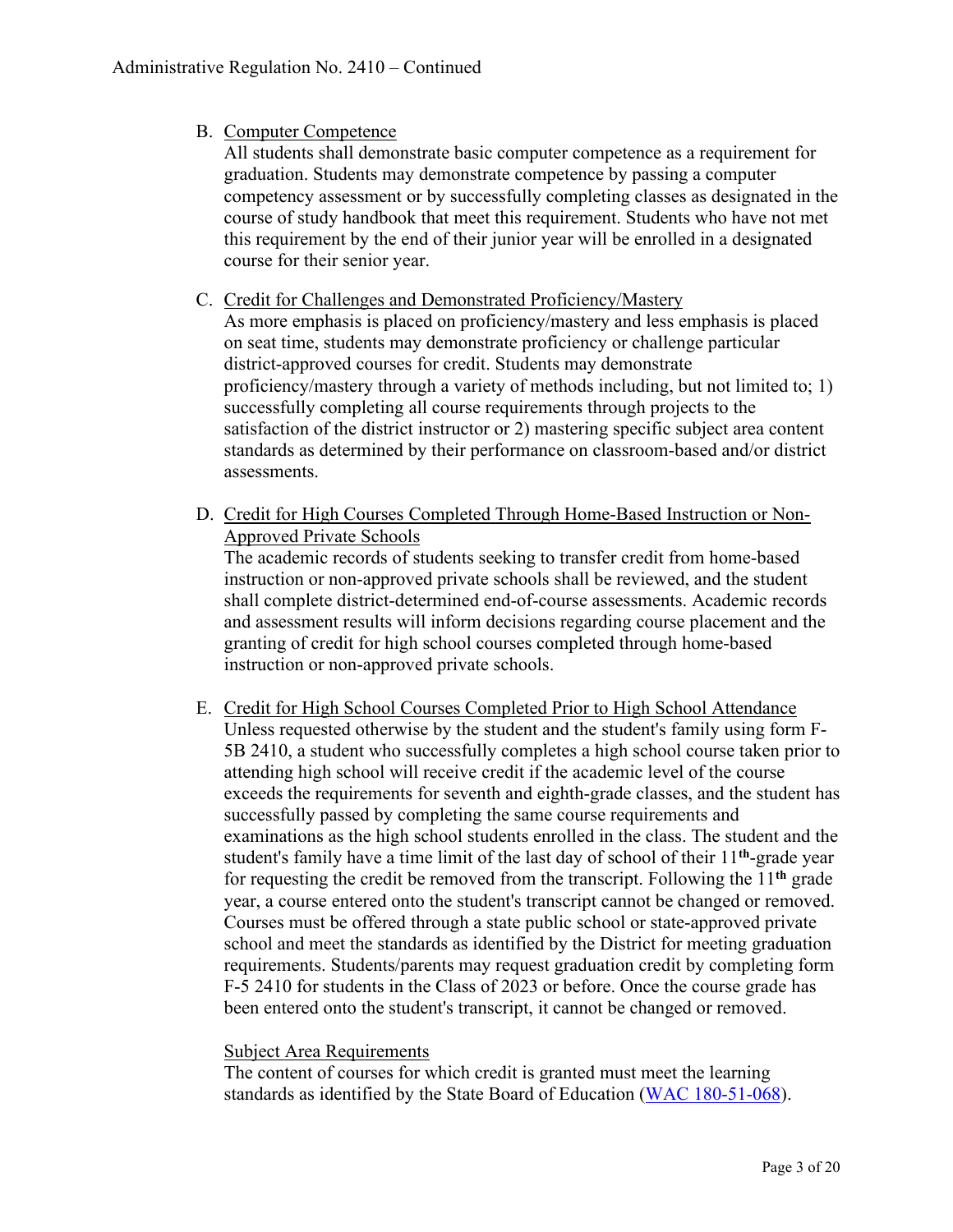Subject Area  $*$ Approved Courses

English Language Arts Mathematics Science Social Studies Health Physical Education Arts Career & Technical Education World Languages Electives

\*The list of approved courses that meet the subject area requirements shall reside with the Assistant Superintendent of Secondary Education and shall be made available to students, parents, and the community through the high school course of study handbooks, published annually.

### F. Equivalency Credit

Equivalency Credit refers to interdisciplinary credit. These are credits in one discipline which fulfill State Academic Learning Standards and/or competencies or state standards in another discipline. The intent of this interdisciplinary approach is to meet student needs with an appropriate broad-based curriculum while fulfilling graduation requirements. Approved courses shall be reviewed by the Assistant Superintendent of Secondary Education periodically to assure compliance with the procedures and standards as outlined. State-approved equivalencies shall be accepted without going through the district procedures outlined below.

The procedure for Equivalency Credit is as follows:

- 1. The building administrator or program instructor shall complete Form F-1A 2410, Course Proposal for Credit Revision or Equivalency Credit (for equivalency credit for Occupation Education, see below).
- 2. Generic courses shall be identified, such as Math; English; Science; Technical English, etc. These generic course titles may be used when there is a match of the learning standards but not a match to specific course titles.
- 3. The curriculum committee responsible for the program requesting equivalency credit shall review the application packet and make a recommendation regarding the proposed equivalency credit request. Minutes of the meeting shall be submitted.
- 4. Submit form F-1A 2410 and the supporting documentation to the Assistant Superintendent of Secondary Education.
- 5. Requests shall be reviewed by the Assistant Superintendent of Secondary Education and an Equivalency Credit Review Committee. Membership of this committee may include teachers representative of curricular areas (dependent upon the request being made), program administrator(s), building administrator(s), and district level administrator(s).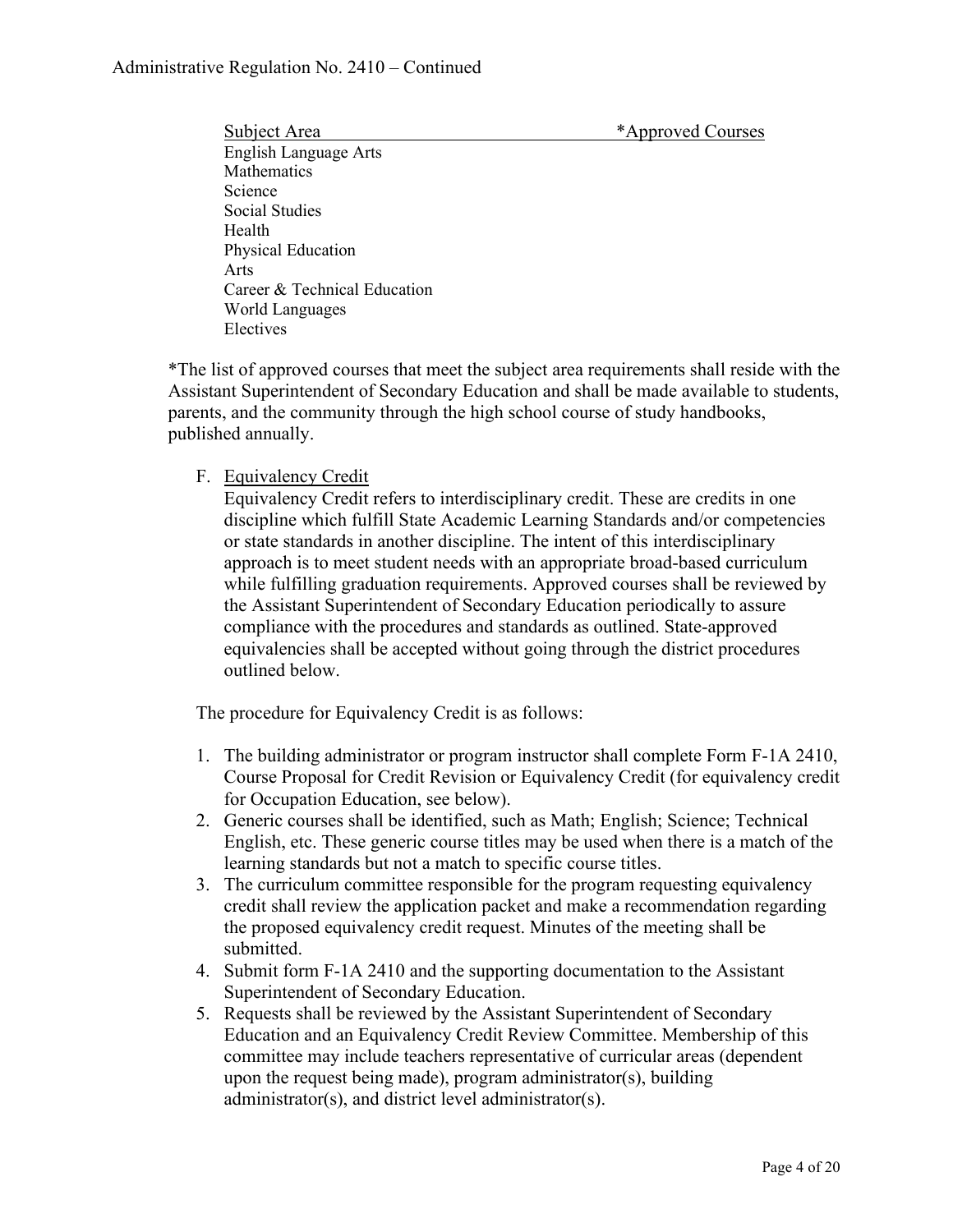- 6. The Equivalency Credit Review Committee recommendations shall be submitted to the Assistant Superintendent of Secondary Education for final approval.
- 7. A list of approved equivalencies shall reside with the Assistant Superintendent of Secondary Education.
- 8. Course equivalencies shall be reviewed every five years following the process listed in number 1 above. Submit all supporting documentation to the Assistant Superintendent of Secondary Education.

Credit granted for Occupational Education: occupational education credit may be granted for courses approved under the state guidelines for Career and Technical Education. Courses that are not state approved under Career and Technical Education may seek occupational credit by following the process identified below:

- 1. The building administrator or program instructor shall complete form F-1B 2410, Course Proposal for Credit Revision and/or Equivalency Credit.
- 2. The curriculum committee responsible for the program requesting the equivalency credit shall review the application packet and make a recommendation regarding the proposed equivalency credit request. Minutes of the meeting shall be submitted.
- 3. The completed form (F-1B 2410) and supporting documentation shall be submitted to the Assistant Superintendent of Secondary Education.
- 4. Requests shall be reviewed by the Assistant Superintendent of Secondary Education and the Equivalency Credit Review Committee. Membership of this committee may include teacher representatives of curricular areas (dependent upon the request being made), program advisory committee member(s), program administrator(s), building administrator(s), and district level administrator(s).
- 5. The Equivalency Credit Review Committee recommendation shall be submitted to the Assistant Superintendent of Secondary Education for final approval.
- 6. A list of approved equivalencies shall reside with the Assistant Superintendent of Secondary Education.
- 7. Course equivalencies shall be reviewed every five years following the process listed in number 1 above. Submit all supporting documentation to the Assistant Superintendent of Secondary Education.
- G. Waivers

Students may apply for waivers of courses and/or graduation requirements to increase the rigor and/or the appropriateness of their course work and High School and Beyond Plan. Students whose waivers are approved must be enrolled in at least five classes both semesters during their senior year.

1. Physical Education Competency Credit

Students are required to earn 1.5 credits in Physical Education to graduate; however, RCW 28A.230.050 allows individual students to be excused from participating in physical education on account of physical disability, employment, or religious belief, or because of participation in directed athletics or military science and tactics, or for other good cause. WAC 180-51-068 states that such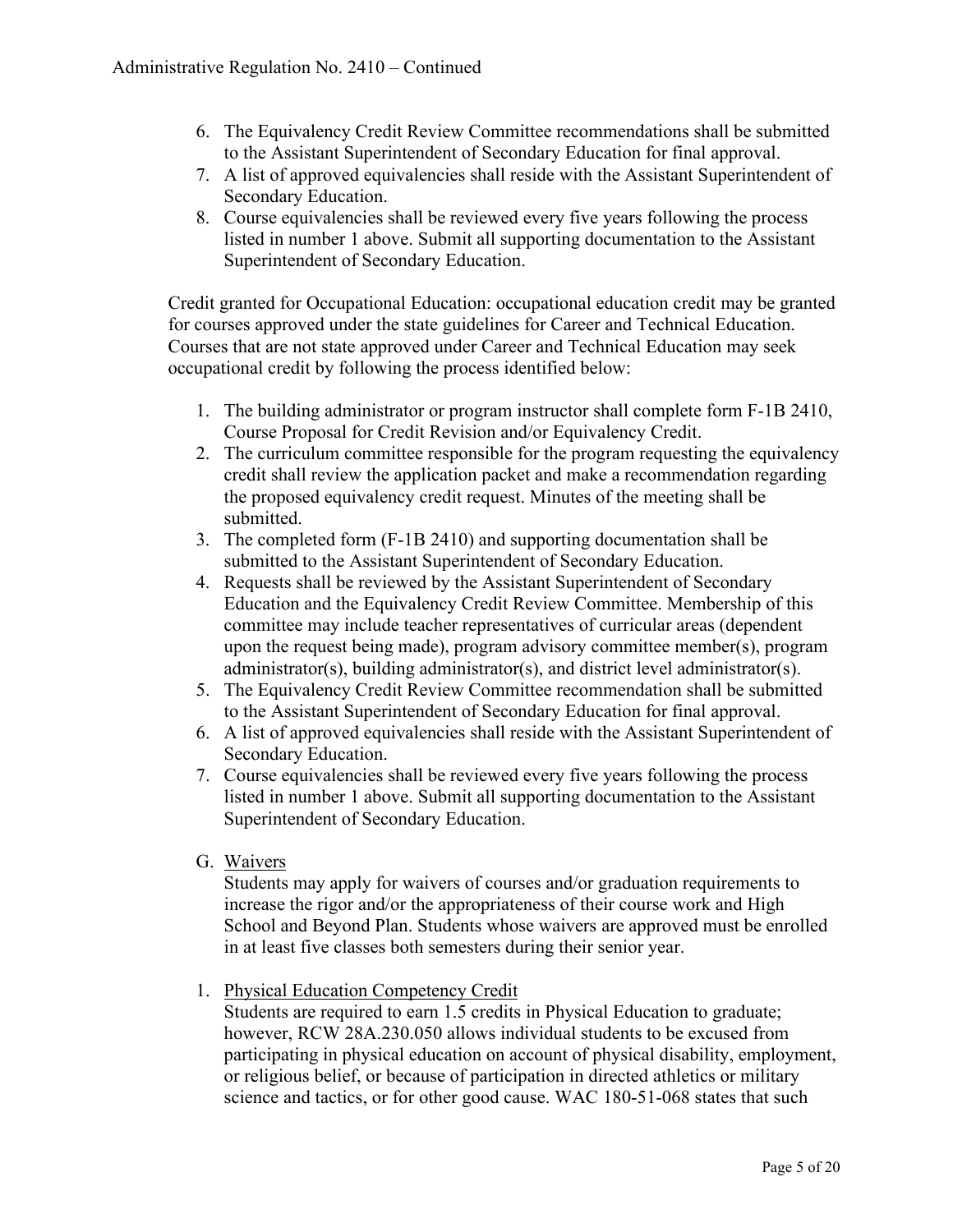excused students shall be required to demonstrate proficiency/competency in the knowledge portion of the fitness requirement, in accordance with written district policy, addressing the learning standards as well as alternative means of engaging in physical activities, pursuant to RCW 28A.210.365.

Students requesting to be excused from participating in Physical Education on account of physical disability, employment, religious belief, or other good cause, in accordance with [RCW 28A.230.050](http://apps.leg.wa.gov/rcw/default.aspx?cite=28A.230.050) and [WAC 180-51-068,](http://apps.leg.wa.gov/wac/default.aspx?cite=180-51-061) must demonstrate competency in both the physical fitness and cognitive knowledge portions of the Physical Education standards. Weather and circumstances permitting, students will be required to successfully pass all four activities of the physical portion of the assessment. The test will include sit and reach pacer runs, sit-ups, and pushups. An alternative physical assessment may be available if the physical test cannot be performed safely as determined by the superintendent or designee. Students must also pass the written cognitive knowledge test portion of the Physical Education requirement, demonstrating knowledge of the Washington State Physical Education Learning Standards. Upon successful completion of both the physical and knowledge portion of the assessment, the student will be granted 0.5 credit. Credit earned will be shown on the student's transcript with a code to identify that credit was earned through completion of a local competency test.

Students requesting to be excused from participation in Physical Education because of participation in directed athletics or military science and tactics, in accordance with [RCW 28A.230.050](http://apps.leg.wa.gov/rcw/default.aspx?cite=28A.230.050) and [WAC 180-51-068,](http://apps.leg.wa.gov/wac/default.aspx?cite=180-51-061) must successfully complete a high school sport or acceptable military science and tactics activities in the year in which the excusal is requested and apply for a 0.5 competency credit of fitness per school year. If the only sport the student participated in was a spring sport the previous year, the student is eligible to only be required to attempt the cognitive knowledge portion of the PE exam the following school year during the first semester (S1) in order to earn credit. Upon successful completion of the knowledge portion of the assessment, the student will be granted 0.5 credit. Credit earned will be shown on the student's transcript with a code to identify that credit was earned through completion of a local competency test.

- a) Students participating in directed athletics will not need to attempt the physical test that demonstrates an appropriate level of fitness for the age and gender of the student.
- b) Students participating in directed athletics must pass the written cognitive knowledge portion of the Physical Education requirement, demonstrating knowledge of the Washington State Grade Physical Education Learning Standards.

A student may only earn 0.5 credit of Physical Education through competency per school year. The competency process, including testing, must be repeated each school year ( $9<sup>th</sup>$  -11<sup>th</sup> grade) that competency credit is requested. To earn credit, a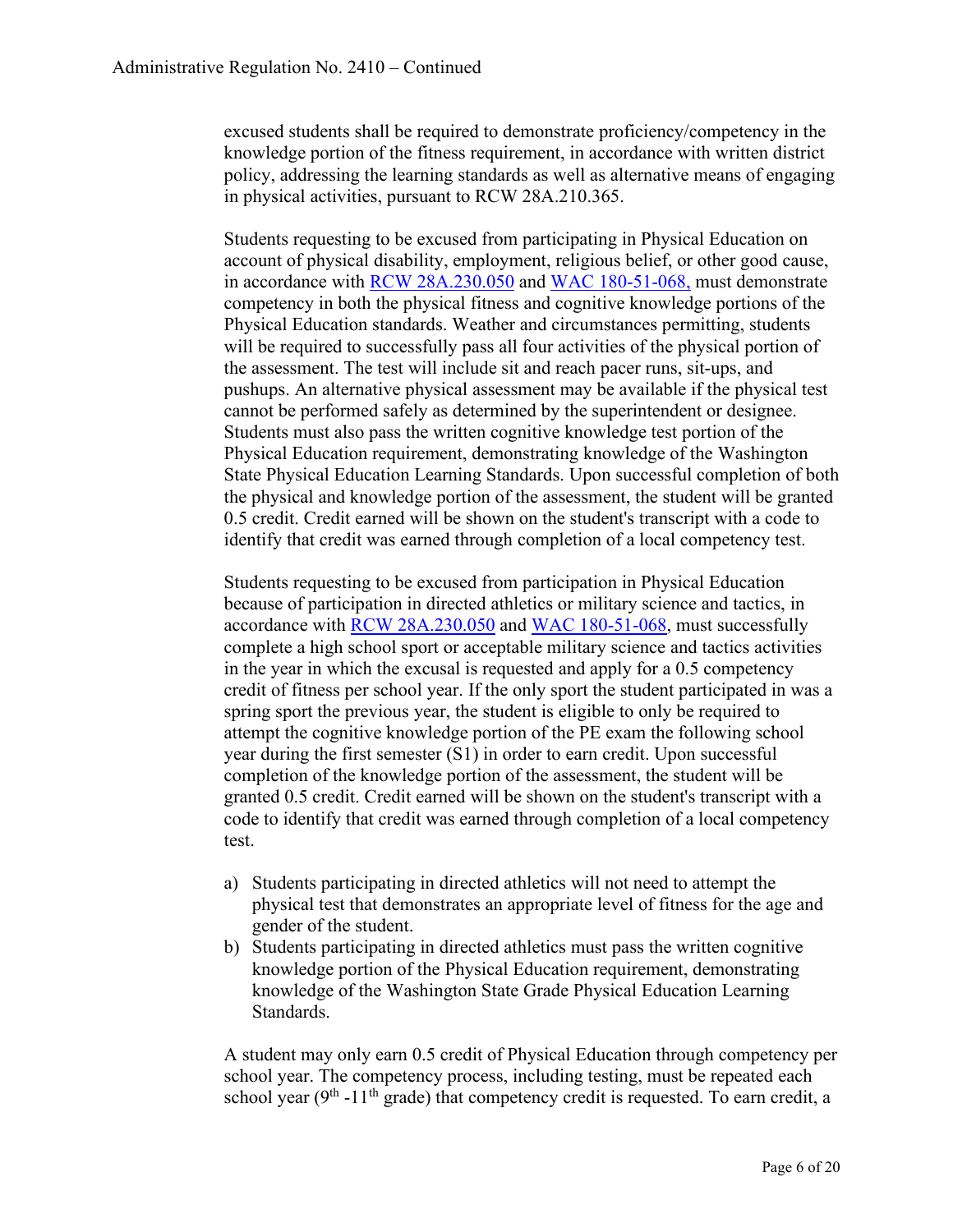student must have completed all Physical Education competency assessments prior to the end of the first semester of the senior year. No competency credit will be awarded during the second semester of the senior year. Students must take Physical Education during their senior year if they have not met the Physical Education requirement via competency credit or participation in Physical Education courses. Principals may grant exceptions in unique situations with the approval of the Assistant Superintendent of Secondary Education. Due to the 2020 COVID-19 school closure, students in the classes of 2021 and 2022 are granted exceptions as follows: 1) Students in the class of 2022 will be allowed to earn 1.0 competency credit in their junior year and 0.5 credits the first semester of their senior year by completing required assessments. No competency credit will be awarded in the second semester of the senior year.

The Physical Education competency credit opportunity will be made available multiple times per school year. Students seeking Physical Education competency credit must initiate the request by obtaining Form F-6 2410 from the counseling office or district website. Students may participate in the competency credit opportunity more than one time in a school year. Students must pass the required sections of the test in one session in order to earn 0.5 credit. Physical Education teachers will administer the competency credits assessments when possible.

2. Washington State History Waiver

After completion of the tenth grade and prior to commencement of the eleventh grade, eleventh and twelfth-grade students who transfer from another state and who have or will have earned three credits in social studies at graduation may have the Washington state history requirement waived by their principal if without such a waiver they will not be able to graduate [\(WAC 180-51-075\)](http://apps.leg.wa.gov/wac/default.aspx?cite=180-51-067). Students seeking the Washington State History waiver must initiate the request by obtaining Form F-6 2410 from the counseling office or district website.

3. Student Circumstances Waiver

Up to two (2), flexible credits required for graduation for individual students may be waived based on a student's circumstances.

Flexible credits are defined as:

- a) Three (3) personalized pathway requirement credits (world language and one of the art credits)
- b) Four (4) elective credits

Students granted a student circumstances waiver must earn 22 credits inclusive of the 17 subject area credits (English Language Arts, Math, Science, Social Studies, Health, Physical Education, Career & Technical Education, and 1.0 Art credit).

Waivers will only be considered for students in their senior year, and the student must be enrolled in at least five courses.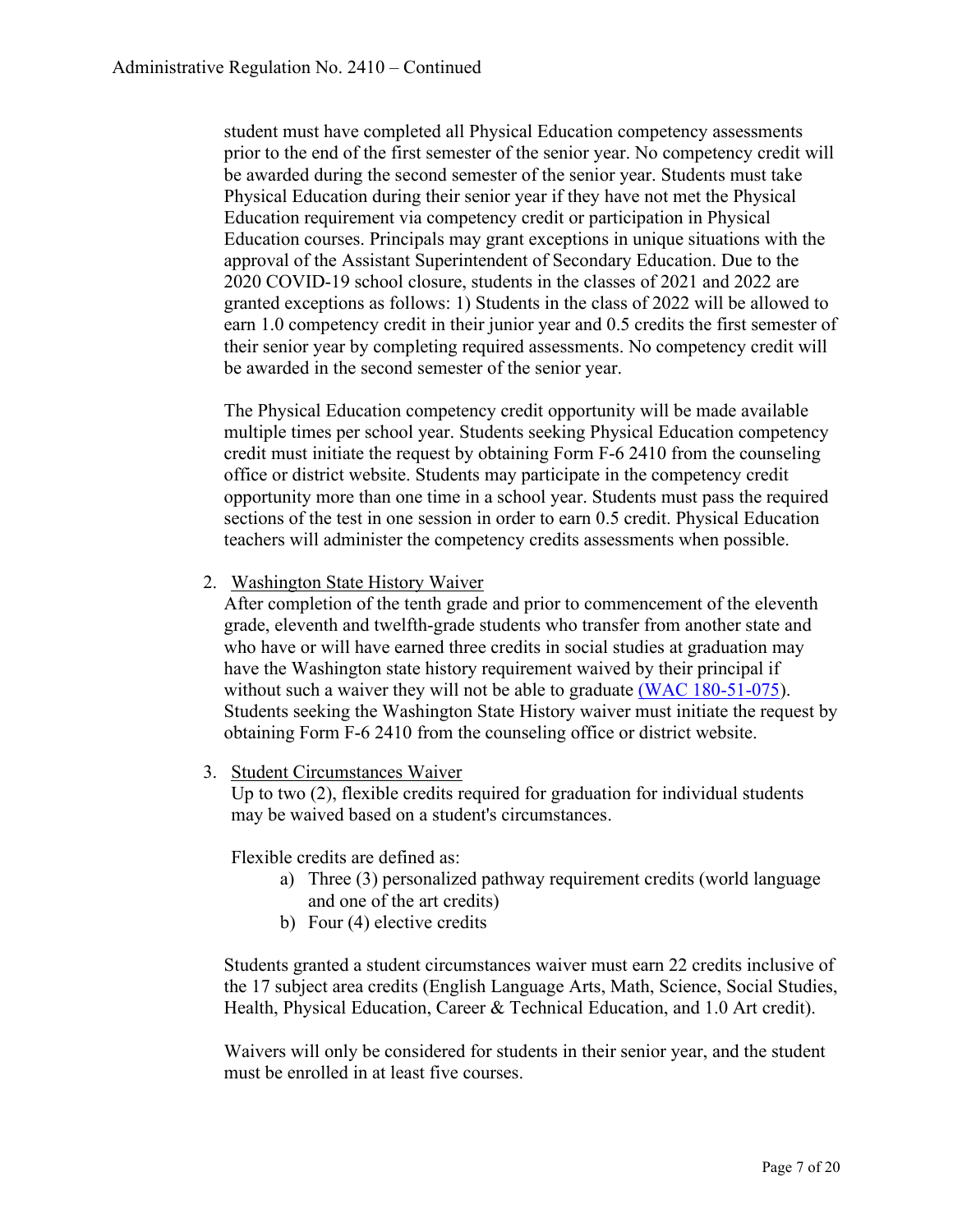A qualified Special Education student may also be granted an exemption from a requirement in this policy if a Multidisciplinary Team concludes there is a direct relationship between the failure to meet the requirement and the student's disability.

Students seeking the Student Circumstances Waiver must initiate the request by obtaining Form F-6B 2410 from the counseling office or district website.

A. Credit for Alternative Learning Experiences

Credit toward graduation may be granted for planned learning experiences primarily conducted away from the facilities owned, operated, or supervised by the District or conducted primarily by individuals not employed by the District. School-planned learning experiences such as Applied Music, Correspondence Courses/ Individualized Academic Program/College Courses, National Guard, Running Start, Travel/Study, and/or Work-Based Learning may be accepted for credit upon compliance with the procedures and rules identified within this section.

1. Alternative Learning

Form F-2 2410, Alternative Learning Experience Application, must be completed for the following identified alternatives and submitted to the building principal for approval prior to the learning experience taking place. Alternatives requiring Form F-2 2410: Applied Music, Travel/Study, Military, other. Upon completion of the learning experience, Form F-3 2410, Alternative Learning Experience Report, shall be completed and submitted for credit to be granted.

A proposal shall be submitted prior to the experience, shall be at no additional cost to the District, and shall include the following information:

- a) Name of program;
- b) Length of time for which approval is desired (beginning and ending dates);
- c) Objectives of the program;
- d) Description of how credits shall be determined (WAC 180-51-050(1));
- e) Content Outline of the program and/or major learning activities and instructional materials to be used;
- f) Identification of the state learning goal(s) and related essential academic learning requirements are a part of the planned learning experience;
- g) Description of how student performance will be assessed;
	- i. Qualifications of instructional personnel;
	- ii. How and to whom the student will be supervised;
	- iii. Plans for evaluation of the program (Completion of Form F-3 2410).

Proposals shall be presented for review and approval or denial to the building principal and forwarded to the Assistant Superintendent of Secondary Education. Reasons for approval or denial shall be communicated to those making the request.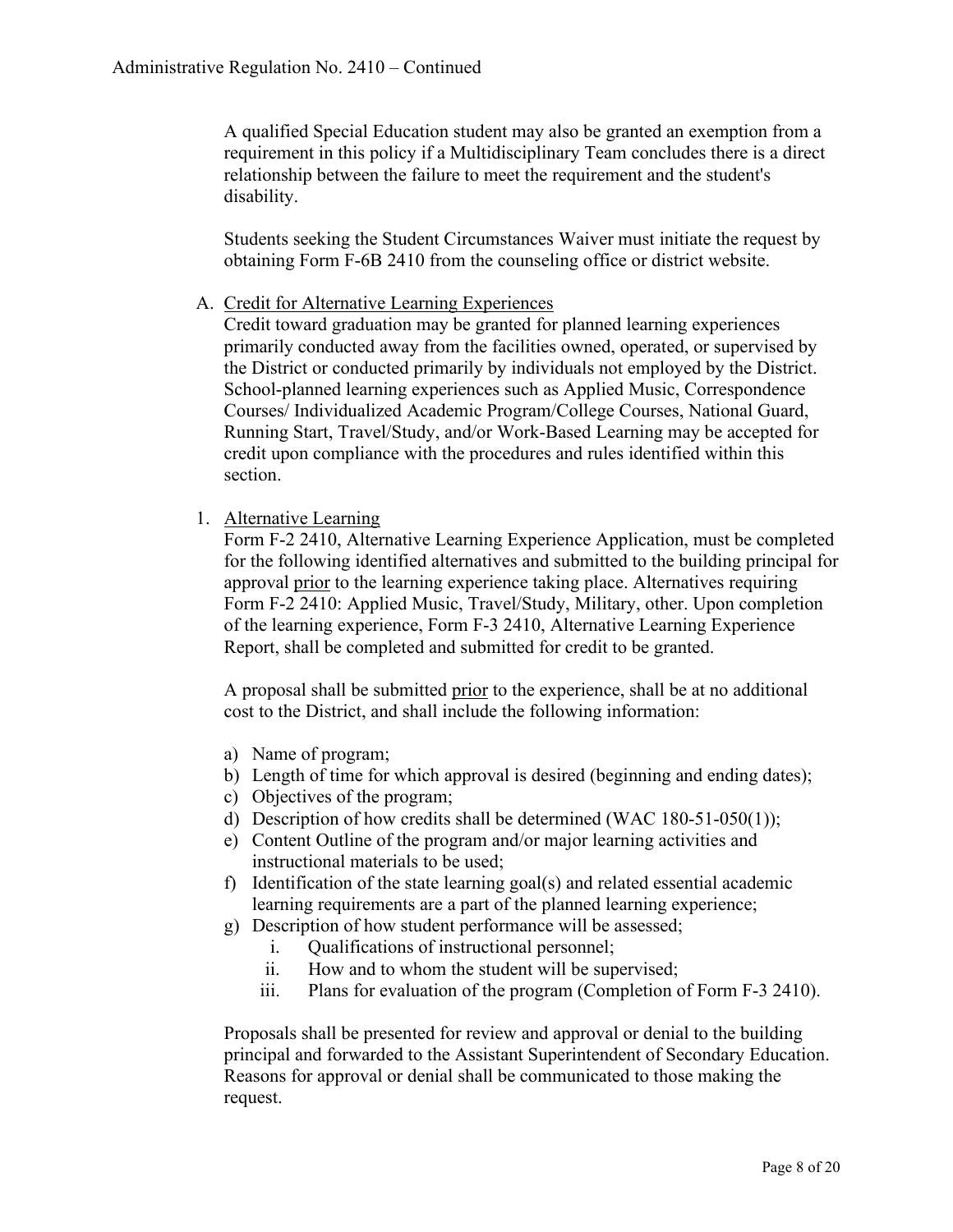2. Applied Music [\(WAC 180-51\)](http://apps.leg.wa.gov/wac/default.aspx?cite=180-51)

Applied music shall be defined as music instruction conducted away from the school under the supervision or with the approval of the school. Applied music credit may be given for instruction in voice, musical instruments including piano, or music theory/composition upon approval of the application. Students must complete Form F-2 2410 and submit it to his/her building principal prior to the start of the music experience for approval.

Reasons for approval or denial may be granted for applied music under the following conditions:

- a) The private instructor for applied music must be certified by the Washington State Music Teachers Association or a certified music teacher and a copy of the instructor's credentials filed with the local District prior to issuing credit for applied music.
- b) The student will complete the "Alternative Learning Experiences Application" (Form F-2 2410) and submit it to the high school principal for approval prior to the start of the applied music experience.
- c) One credit (1.0) may be granted for not less than 207 hours of combined lesson and practice time (.5 credit for 103.5 hours), where the student is committed to a minimum of one 45-minute private lesson per week for 18 weeks. (i.e. 5 credits  $= 13.5$  hour lessons  $+ 90$  hours practice)
- d) Upon completion of the learning experience, the student must complete and submit the "Alternative Learning Experience Report" (Form F-3 2410) to the building principal for approval prior to credit being awarded.
- 3. Correspondence Courses/Online Courses/Individualized Academic Programs/College Courses/Tech Prep Direct Credit/College-in-the-High School [\(WAC 180-51\)](http://apps.leg.wa.gov/wac/default.aspx?cite=180-51)

Credit may be granted for students pursuing planned learning experiences through correspondence courses, individualized academic programs, Tech Prep Direct Credit, dual credit, articulation, and college-in-the-high school. Agreements with schools that are members of the National University Continuing Education Association, community colleges, vocational-technical institutes, four-year colleges, and universities and approved private schools in Washington State can be pursued as partners in these planned learning experiences. The school-planned learning experiences may be accepted for credit upon compliance with the procedures and rules identified within this section.

Correspondence Courses [\(WAC 180-51\)](http://apps.leg.wa.gov/wac/default.aspx?cite=180-51)

High school correspondence course credits shall be accepted by the Kennewick School District only under the following circumstances: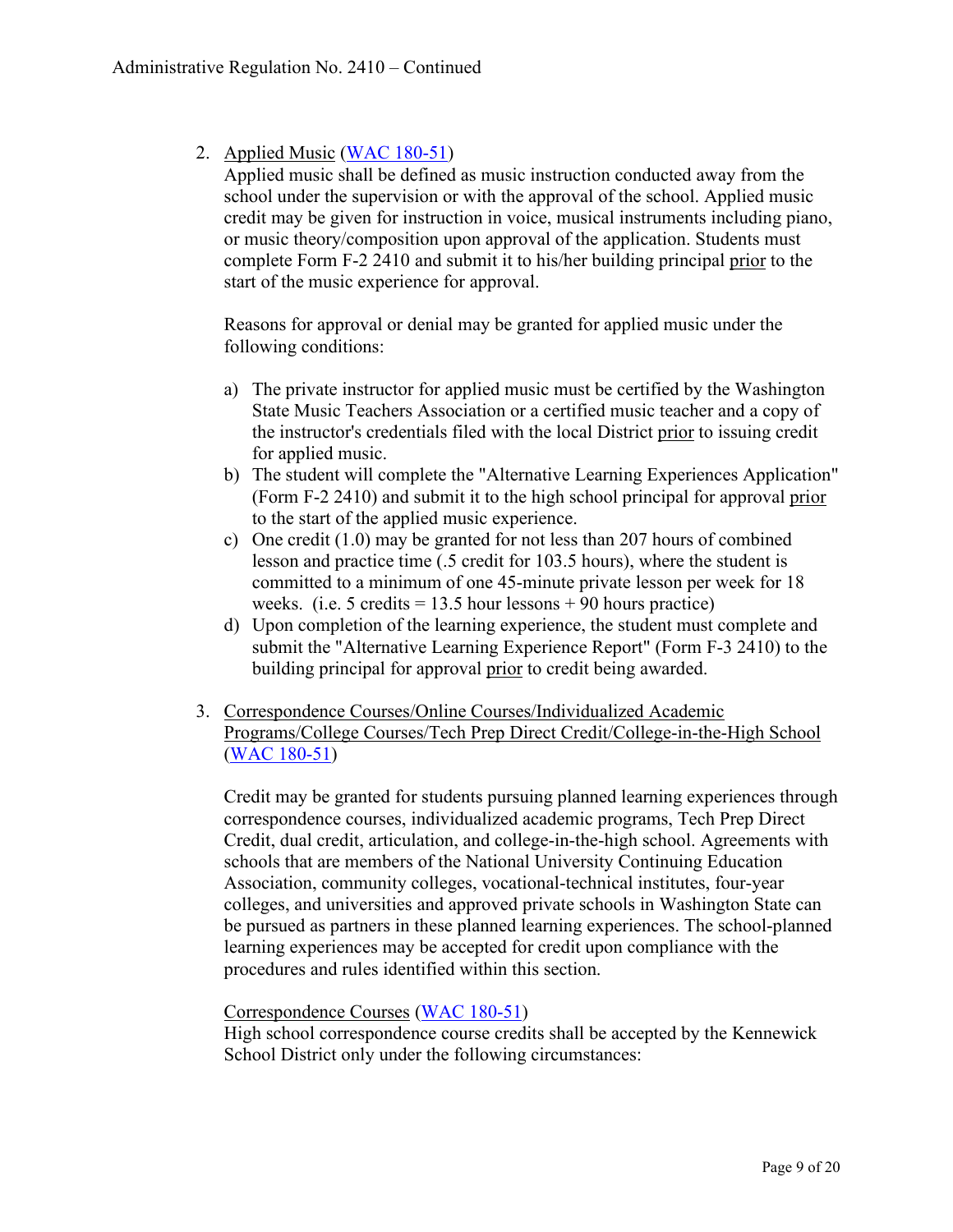- Prior approval by the high school principal is required. Students must initiate the procedure to take a correspondence course with his/her counselor and complete the required form F-4 2410. If a transfer student has completed correspondence or college courses or is in the process of completing a course at the time of transfer, the course(s) will be evaluated by the District within the stated criteria.
- No correspondence course will be granted unless a student has a full schedule. A full schedule is defined as enrolled in at least five (5) classes both semesters during the school year.
- Principals, with the approval of the Assistant Superintendent of Secondary Education, may grant exceptions in unique situations.
- The correspondence or college course for which credit is sought must meet the specific standards of the District-approved course. The course(s) must be taken from schools approved by the National University Extension Association or community colleges, vocational-technical institutes, four-year colleges, universities, or state-approved private schools in Washington State.

The following guidelines must be met for all correspondence courses:

- Written approval of the parent(s) or guardian(s) must be on file at the student's school.
- The student's counselor shall only serve as the proctor for exams (all exam proctors must be pre*-*approved by the building principal).
- The cost of ordering a correspondence course is the total responsibility of the student.
- Correspondence grade slips must be on file with the counselor prior to graduation practice.
- Credit for approved correspondence course work shall be issued only upon official notification of credit and grade from the correspondence school or college.

### Online Courses

Credit shall only be awarded for online courses that are taken through institutions approved by the OSPI list of approved online course providers. Official transcripts must be provided.

#### Individualized Academic Programs

Students may earn academic credit through the high schools Learning Centers' Individualized Academic Programs.

Each high school shall develop the procedures and process for program participation and shall publish a list of courses offered. All courses offered for credit shall align with courses currently approved for credit in the District and shall align with the state standards for graduation requirements. Students enrolled in a Learning Center course shall have a High School and Beyond Plan on file, and courses taken shall meet the specific needs of the individual student as identified in their plan. Students shall complete the Individualized Academic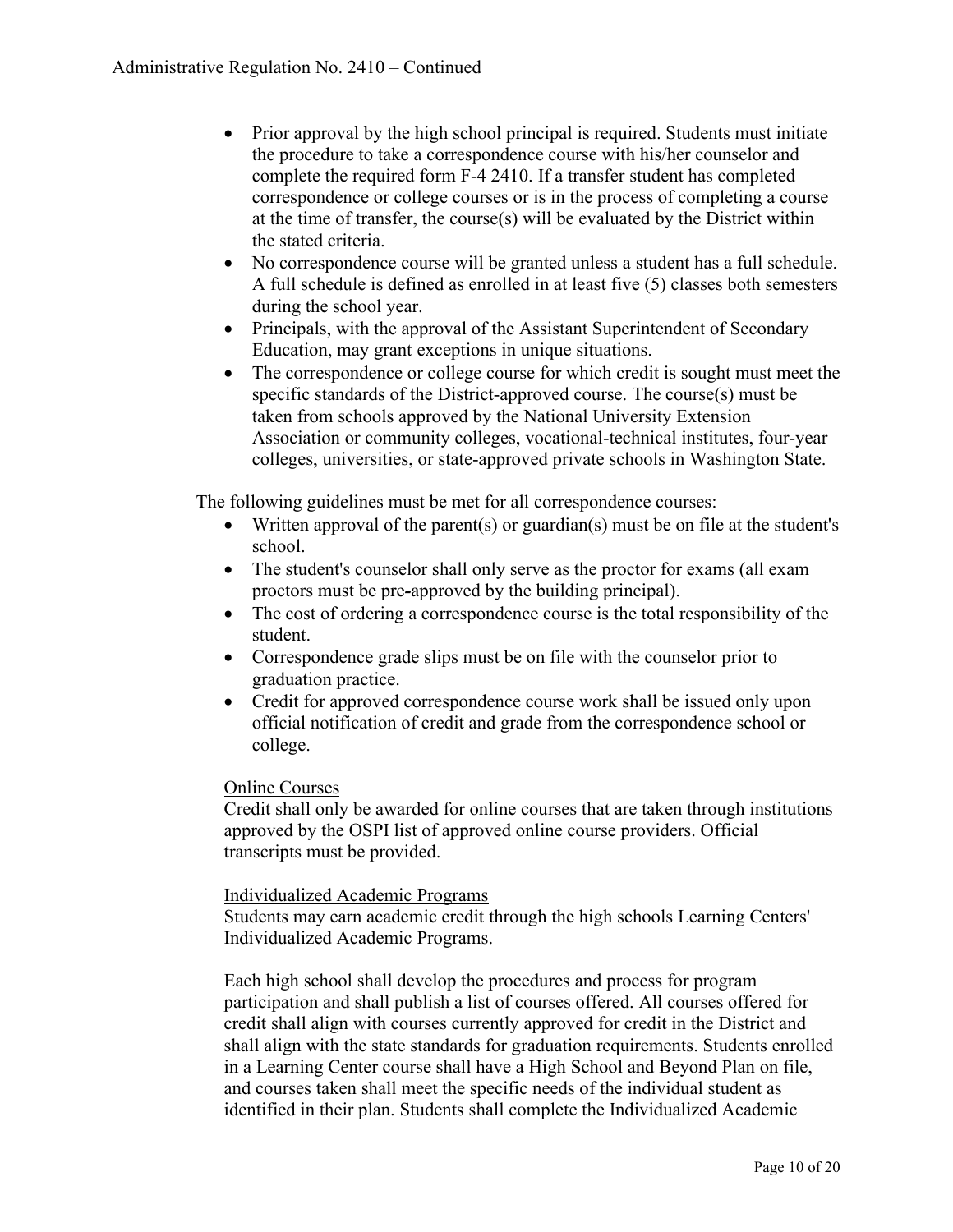Program application form, obtain required signatures, and complete all required coursework within the required timelines and guidelines. For the purpose of participation in commencement ceremonies, students must be registered for courses that are intended to meet graduation requirements no later than May 1 of the year in which they plan to graduate. All grades must be on file with the counselor prior to graduation practice.

### Tech Prep Direct Credit

Tech Prep *Direct Credit* is a planned agreement between local area high schools and a Washington State Community College. Tech Prep *Direct Credit* courses have been identified through a cooperative process whereby the high school course competencies have been aligned to the college course competencies. Upon completion of the high school course, students receive college credit and usually are not required to complete any course work at the college. Course competency equivalencies and career and technical education certification reciprocity allow the college to honor the direct credit agreement.

Students will:

- Enroll in Tech Prep Direct Credit course(s) through their high school Tech Prep Direct Credit designee.
- Maintain a "B" (85%) or a better grade in the class.
- Complete and submit a college application/registration form for Direct Credit.

The high school (Tech Prep designee) will:

- Facilitate the registration process.
- Submit a grade for each qualified student.

The college will:

- Enter the enrollment information for the student(s) in the course(s) that correspond with the class(es) taken in high school.
- Enter the student's grade for the completed course(s).
- Send the student a Certificate of Completion identifying completed Tech Prep Direct Credit course(s).
- Provide a transcript upon request (and payment from student).

### College in the High School (RCW 28A.600.290, WAC 392-725-200)

Credit may be granted for courses offered at high school sites which are also offered or concurrently delivered by community colleges, technical colleges, or universities. The high school instructor provides the instruction, and the high school students receive high school and college credit for course work completed. At the college or university level, five quarter or three semester hours equals one high school credit. This conversion rate holds true for all college-in-the-high school classes regardless of whether the student elects to earn the available college credit. The following criteria must be met: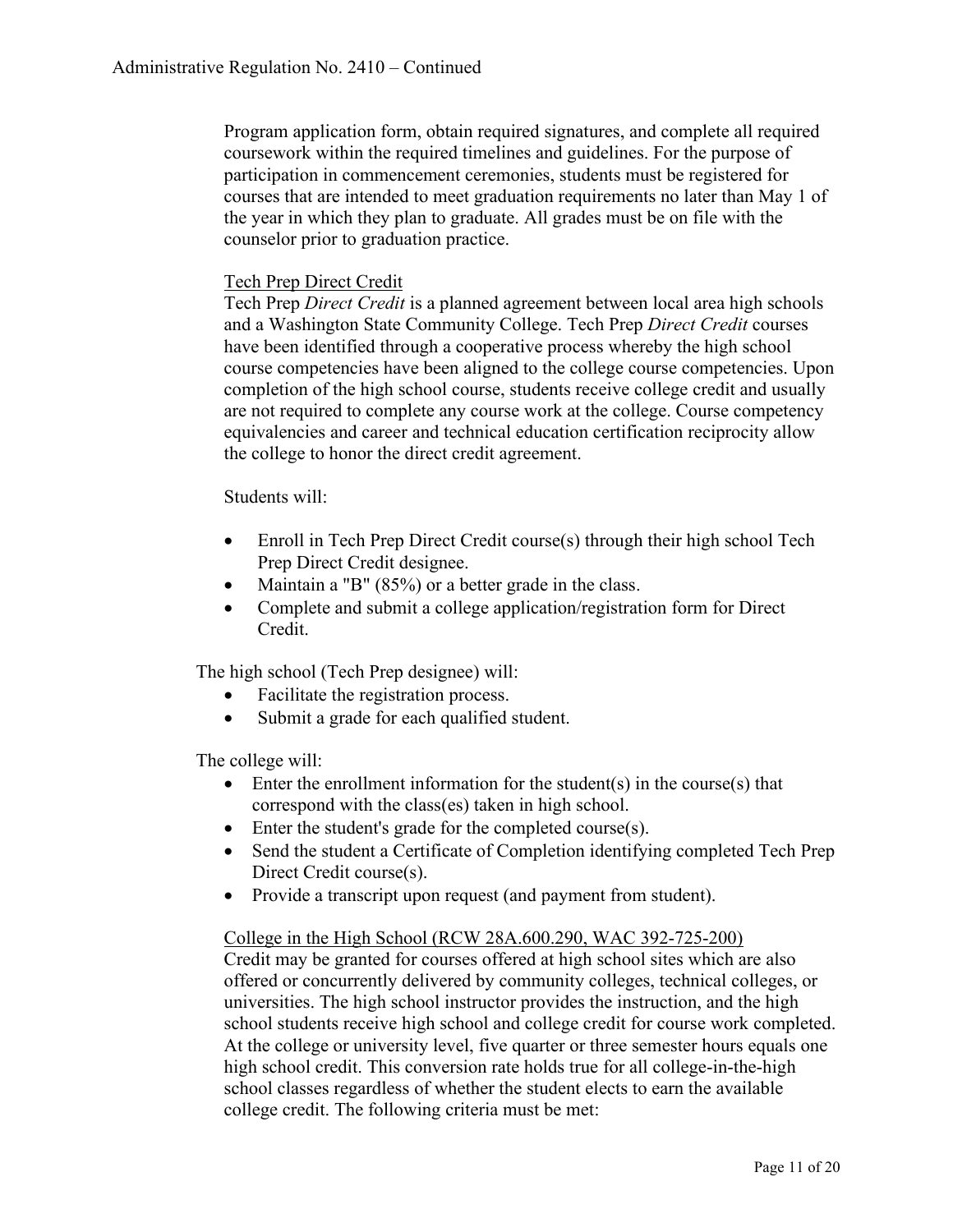- The instructor of the course must meet qualifications as identified by the institution of higher education.
- The instructor is approved by the Dean of the appropriate division and the coordinating college instructor.
- The high school instructor incorporates the college syllabus into the course and uses the required resources (texts, etc.).
- The students meet the guidelines as identified by the institution of higher education.
- The students register and pay tuition for credit(s) earned.
- A signed partnership agreement between the District and the college specifying course names, numbers, and credits is in place and reviewed annually.

The process for College in High School is as follows:

The high school/District will:

- Provide the instructor and classroom space on the high school campus.
- Assist teachers with the process to become adjunct faculty of the college.
- Recruit students.
- Provide appropriate number of contact hours with students for equivalent college credit(s) and meet high school requirements.
- Coordinate with college staff to identify required testing for students interested in enrolling for college credit.
- Offer eligible students in designated classes the option of enrolling for college credit.
- Teach courses as approved using the college syllabi and required resources.
- Assign course grades to correspond with the college's grading point scale.
- Complete required college paperwork.
- Submit grades to the college.

The college will:

- Schedule the corresponding class to coincide with the mutual needs of the high school and the college.
- Provide documentation of successfully completed course work on student transcripts.

The student will:

- Take any required tests.
- Complete the required competencies.
- Register and pay for college credits. (If Applicable)
- Verify that credits have been transcripted.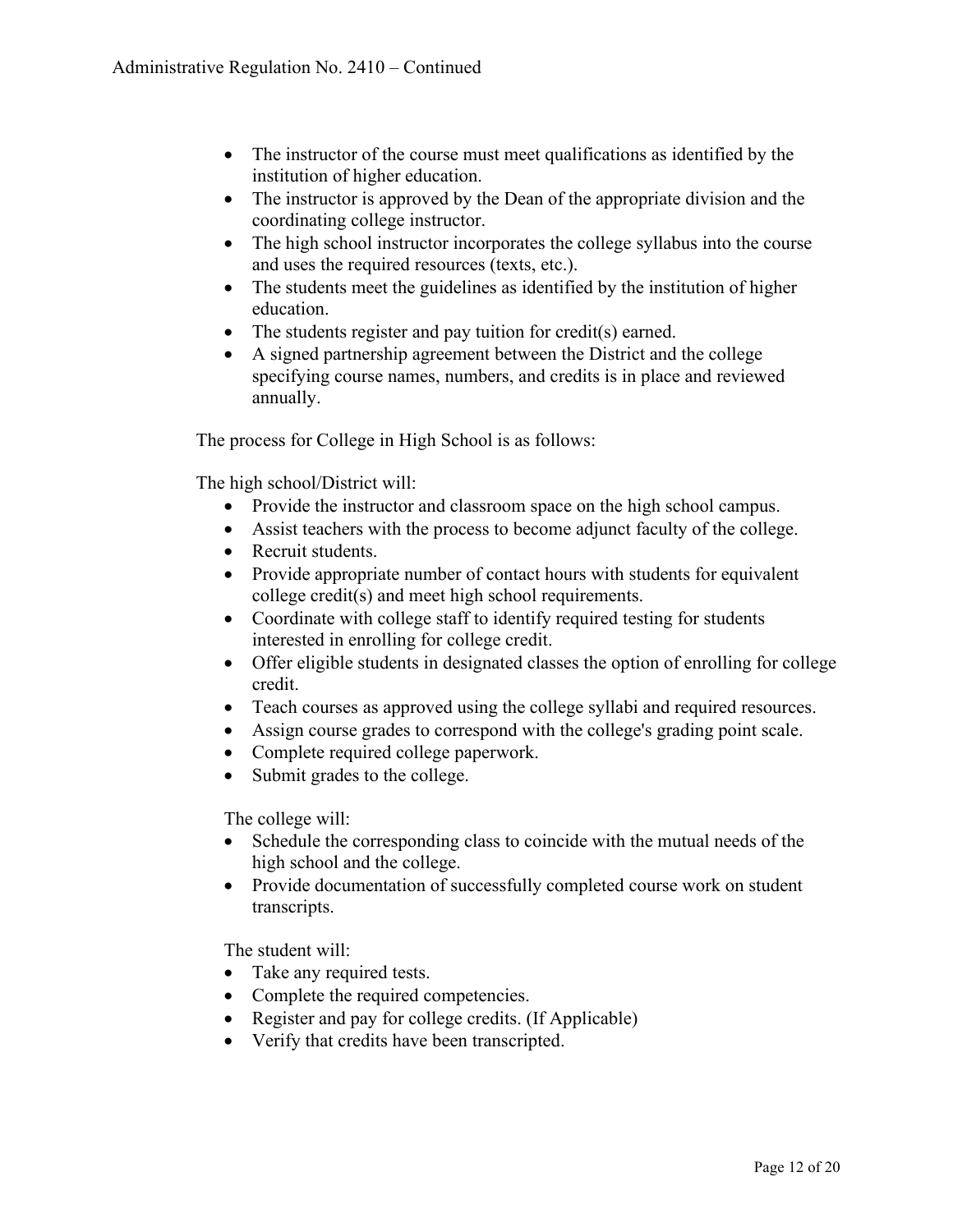4. National Guard [\(RCW 28A.150.310,](http://apps.leg.wa.gov/rcw/default.aspx?cite=28A.150.310) 28A.300.165, [WAC 392-410\)](http://apps.leg.wa.gov/wac/default.aspx?cite=392-410-320)

Credit may be granted for National Guard high school career training in lieu of either required or elective high school credits (S/U). Approval by the District shall be obtained prior to a student's participation in a National Guard training program as follows:

- a) The student shall obtain an appropriate form, now and hereafter provided by the National Guard.
- b) The student shall complete the form with appropriate signatures and submit it for prior approval to the counselor and building principal.
- c) The number of credits to be granted toward high school graduation shall be calculated agreed upon by the student and an authorized representative of the District, and such agreement shall be noted on the form.
- d) Credits may be earned in the following content areas: health and fitness and electives.
- e) Credit toward high school graduation shall be granted by the District upon verification by a National Guard training unit commander and completion of the component of the form as submitted to the school counselor and building principal for approval and certification that the student has met all program requirements.
- 5. Running Start [\(RCW 28A.600,](http://apps.leg.wa.gov/rcw/default.aspx?cite=28A.600.390) [WAC 392-169\)](http://apps.leg.wa.gov/wac/default.aspx?cite=392-169)

Eligible students enrolled in the Running Start program may earn credit through an institution of higher education for the purpose of earning at least high school credit to be awarded by the District, and such additional college level or university level credit as may be awarded by the institution of higher education [\(WAC 392-169-015\)](http://apps.leg.wa.gov/wac/default.aspx?cite=392-169-015).

- A. An eligible student is identified as:
	- 1. Under the age of twenty-one as of September 1 of the school year;
	- 2. A resident of the District and currently enrolled;
	- 3. Enrolled as an eleventh or twelfth-grade student; and has not, at the beginning of the school year, earned the credits required for the award of a high school diploma.
- B. The student shall:
	- 1. Be responsible for applying and pursuing admission to the institution of higher education on or before the deadline for enrollment established by the institution;
	- 2. Complete Form F-8 2410 and submit it to their school counselor within the building timelines for Running Start participation;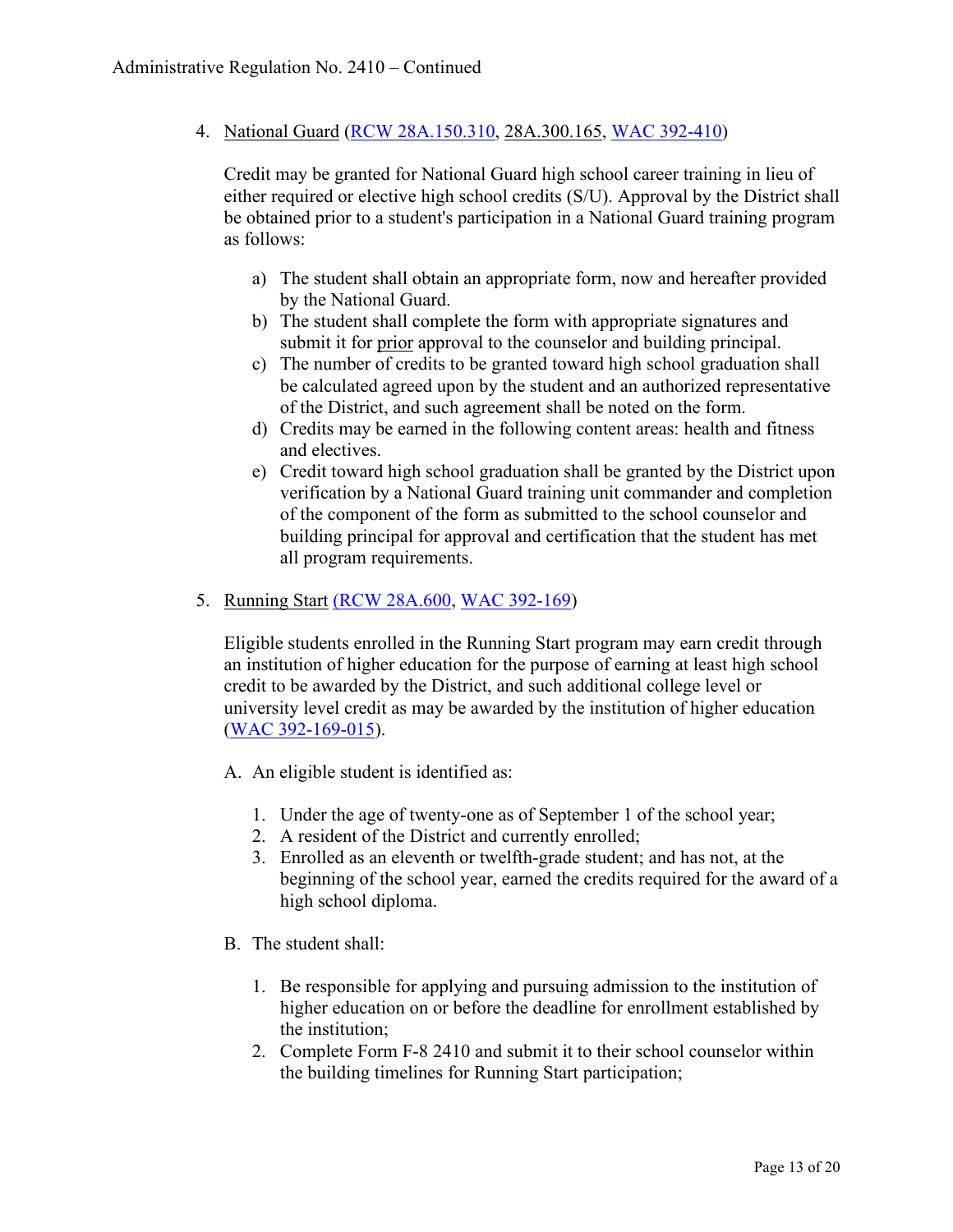- 3. Notify the District of the specific college or university courses intended to take and shall request confirmation of the amount of high school credit that will be awarded upon completion of the courses;
- 4. Enroll for no more than the equivalent of one academic year of enrollment as an annual average full-time equivalent running start student; and
- 5. Be responsible for transportation and the purchase of required consumable supplies, textbooks, and other materials to be retained by the student.
- C. Five quarter or three semester hours shall equal 1.0 high school credit, and 3 quarter hours is equal to .5 high school credit [\(WAC 180-51-050\)](http://apps.leg.wa.gov/wac/default.aspx?cite=180-51-050). Students must apply through the institution of higher education and are subject to applicable admission requirements as set forth by that institution. Enrollment in an institution of higher education shall be limited to the fall, winter, and spring quarters, or the fall and spring semesters and for a total of six quarters or four semesters. A grade equivalent of less than 1.0 in a Running Start course will not be accepted for high school credit.
- D. In order to participate in Commencement ceremonies, Running Start classes taken as credit for high school graduation requirements must be completed by the end of the winter quarter prior to graduation. If spring quarter grades are to be used for high school graduation requirements, participation in Commencement ceremonies will NOT be allowed, and the diploma will be awarded after receipt of final grades from the college or university.

# 6. Travel/Study [\(WAC 392-410-300\)](http://apps.leg.wa.gov/wac/default.aspx?cite=392-410-300)

Travel/Study shall be defined as an educational travel experience conducted away from the school under the supervision or with the approval of the school. Students seeking credit for travel/study in the United States or other countries must complete the appropriate paperwork and receive approval prior to the experience taking place to be eligible for credit.

Reasons for approval or disapproval may be granted for travel/study under the following conditions:

- a) The student must complete the Alternative Learning Experiences Application (Form F-2410) prior to departure and submit the proposal to his/her building principal for approval.
- b) The building principal shall review the request and notify the student, in writing, of his/her approval or disapproval. Denial of request shall include the reasons for disapproval.
- c) Upon completion of the travel experience, the student must complete and submit the "Alternative Learning Experience Report" (Form F-3 2410) to the building principal for approval prior to credit being awarded.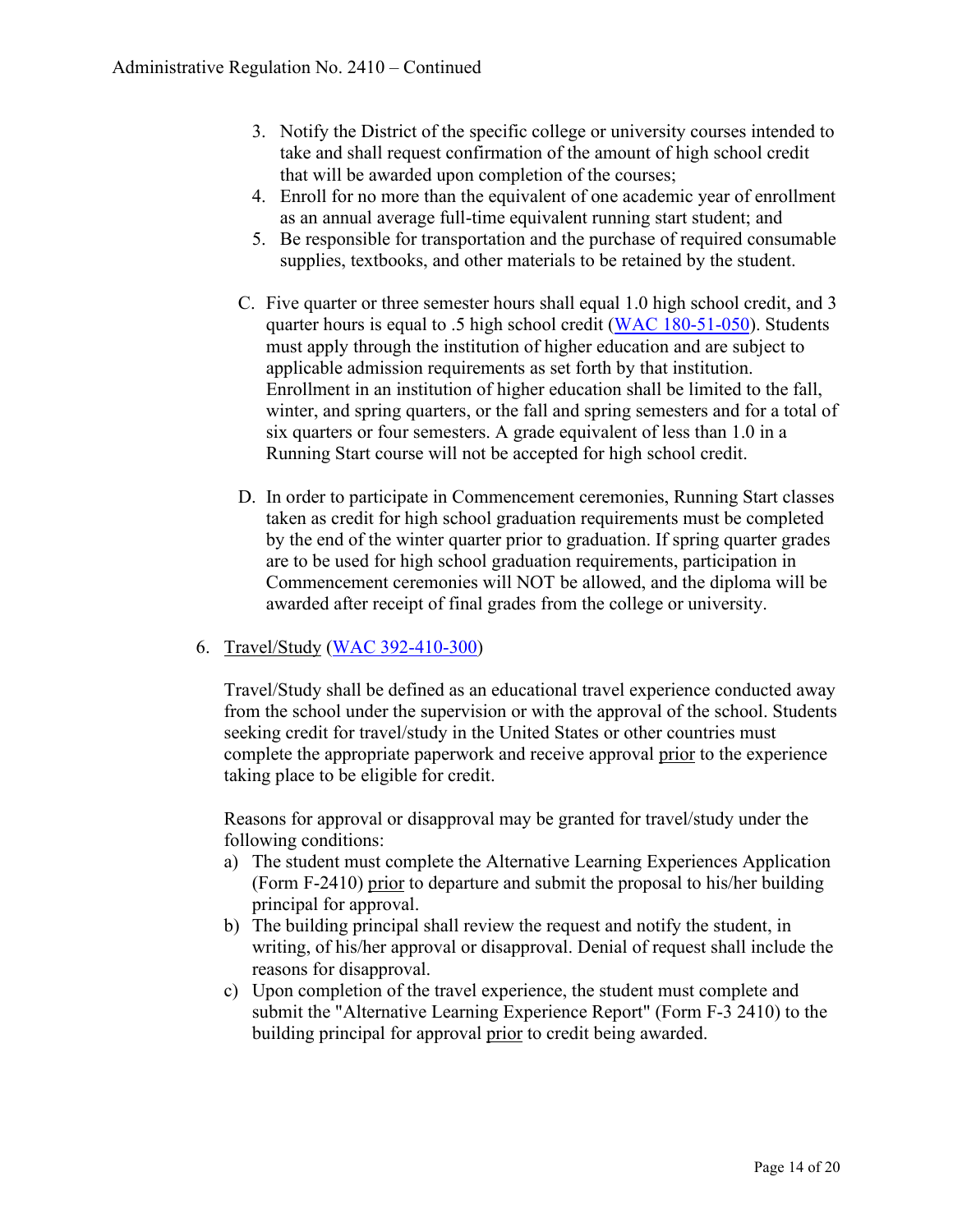7. Instructional and Cooperative Worksite Learning Experiences [\(WAC 392-121-](http://apps.leg.wa.gov/wac/default.aspx?cite=392-121-124) [124,](http://apps.leg.wa.gov/wac/default.aspx?cite=392-121-124) [WAC 392-410-315\)](http://apps.leg.wa.gov/wac/default.aspx?cite=392-410-315)

Credit may be granted for cooperative learning experiences which integrate classroom instruction with productive, structured worksite learning experiences that are directly related to a sequence of courses and are aligned with the student's High School and Beyond Plan and graduation pathway. On-the-job practical field experience is integrated with academic studies and offers students a chance to extend the classroom into a workplace setting. Course objectives and worksite learning experience objectives are to be clearly identified and aligned. Cooperative worksite learning shall not be defined as a job undertaken primarily for the purpose of earning money for current and/or personal expenses.

Credit toward graduation may be granted for worksite learning pursuant to [WAC](http://apps.leg.wa.gov/wac/default.aspx?cite=392-410-315)  [392-410-315,](http://apps.leg.wa.gov/wac/default.aspx?cite=392-410-315) under the following conditions:

- a) The student shall be placed in a worksite that is appropriate to the previous learning experience and educational goals of the student and shall be formalized through a worksite learning agreement and worksite learning plan. The worksite learning experience shall be connected to the student's High School and Beyond Plan. The student must have taken or be concurrently enrolled in a qualifying class.
	- i. The worksite learning plan shall articulate the connection between the education plan of the student and the worksite learning experience.
	- ii. The worksite learning plan shall articulate clear, measurable learning objectives.
- iii. Evaluation of learning progress related to the worksite learning plan shall occur during the worksite learning experience.
	- a) Learning objectives shall be evaluated and updated on a regular basis as outlined in the worksite learning agreement.
	- b) Documentation of progress shall be on file in the District as outlined in the worksite learning agreement.
- b) The worksite learning experience shall be supervised by the school. A worksite learning coordinator shall be identified in accordance with [WAC](http://apps.leg.wa.gov/wac/default.aspx?cite=181-79A)  [181-79A](http://apps.leg.wa.gov/wac/default.aspx?cite=181-79A) or [181-77](http://apps.leg.wa.gov/wac/default.aspx?cite=181-77) and shall be responsible for:
	- i. Aligning the worksite learning experience to the education plan of the student;
	- ii. Identifying and developing worksite learning sites, establishing worksite learning agreements and worksite learning plans, orienting and coordinating with a worksite supervisor at the worksite learning site, and assessing and reporting student progress;
- iii. Ensuring that a worksite supervisor:
	- a) Has received an orientation on the worksite learning program of the school prior to placement of the student on the worksite; and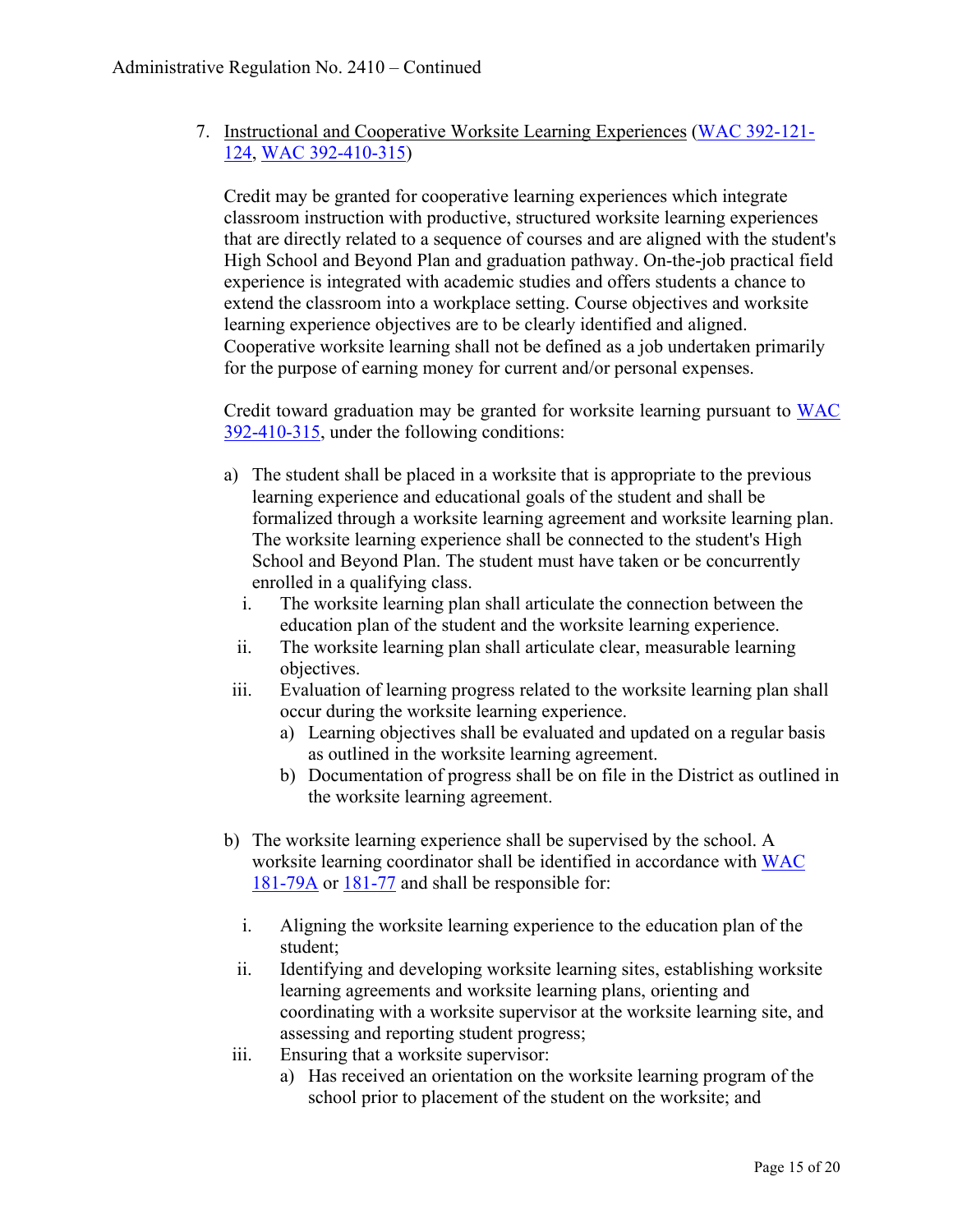- b) Has provided the student with a new-employee orientation upon placement; and
- c) Is applying legal requirements of the employment of minors in accordance with [WAC 296-125](http://apps.leg.wa.gov/wac/default.aspx?cite=296-125) and [WAC 296-131,](http://apps.leg.wa.gov/wac/default.aspx?cite=296-131) particularly on issues of occupational health and safety, discrimination, harassment, worker/employer rights and responsibilities, and work rules for minors.
- c) One credit may be granted for no less than one hundred eighty hours of instructional worksite learning, and one credit may be granted for not less than three hundred sixty hours of cooperative worksite learning, or one credit may be granted on a competency basis as provided under [WAC 180-51-050 \(1\)\(b\).](http://apps.leg.wa.gov/wac/default.aspx?cite=180-51-050)
	- i. A student participating in an instructional worksite learning experience shall receive instruction supervised by the school.
	- ii. A student participating in a cooperative worksite learning experience shall be legally employed if the work being performed by the student results in a net increase in productivity or profitability for the business or organization.
- iii. The cooperative worksite learning experience shall be supervised either by a worksite learning coordinator or an instructor with a teaching certificate related to the subject area credit awarded the student for the worksite learning experience who has demonstrated competencies related to coordination techniques, as verified by a professional educators' standards board-approved program.
- iv. The cooperative worksite learning experience shall be a direct extension of a qualifying course.

Students may count cooperative worksite learning hours for the coming school year commencing August 1 as long as all conditions for placement and supervision are met.

Students who withdraw from cooperative worksite learning after the building course withdrawal deadline and prior to the completion of the semester shall receive a failing grade for worksite learning and may receive a failing grade for the concurrent class.

For specific definitions of worksite learning terms, please see the OSPI Worksite Learning Manual posted on the OSPI website.

# III. Graduation Pathway Options

Eight (8) graduation pathways specified below are available to students. Beginning with the Class of 2020, students must meet at least one of these pathway options to graduate. The graduation pathway option used by a student must be in alignment with the student's High School and Beyond Plan.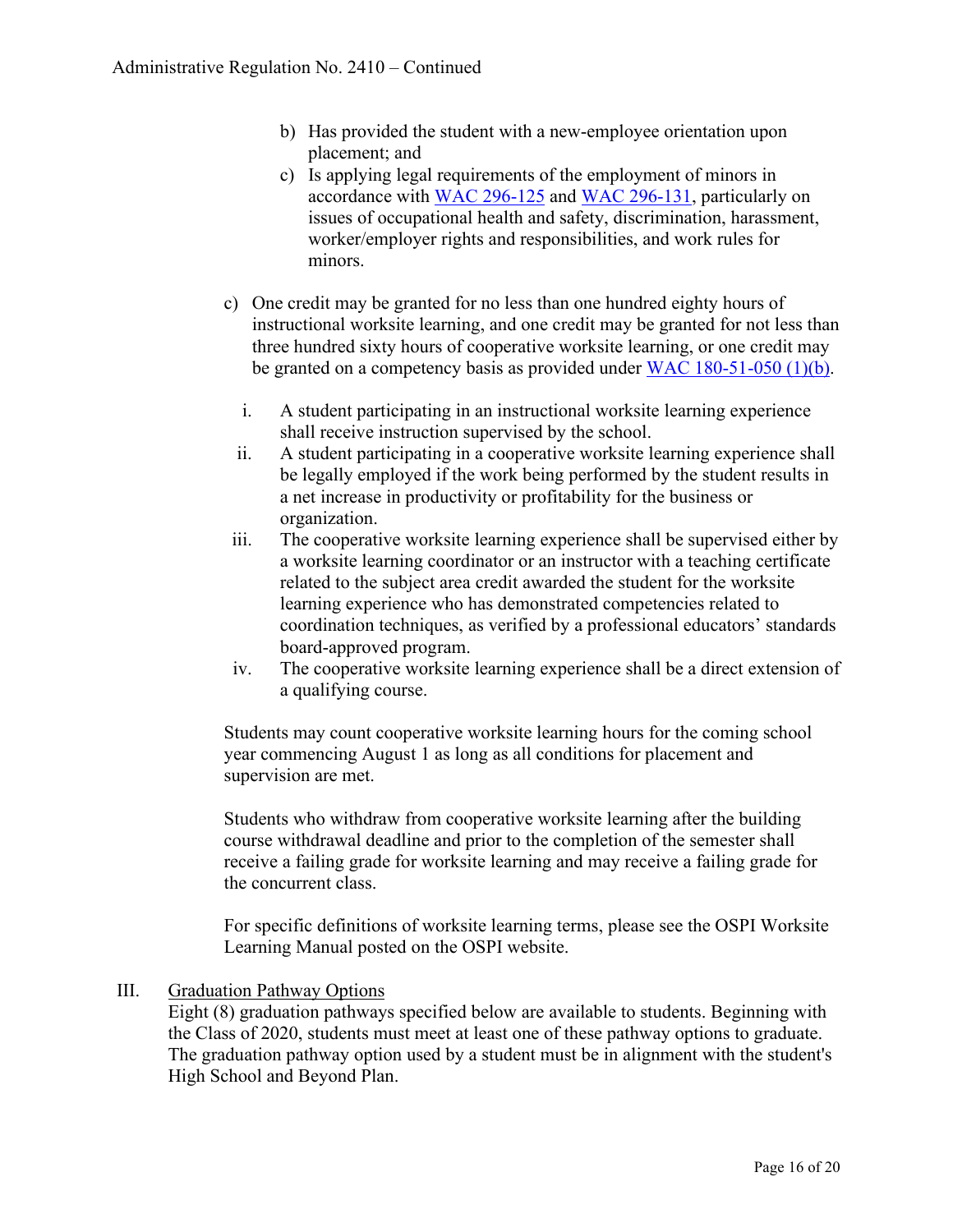### A. Smarter Balanced Assessments

Meet or exceed the graduation standard established by the state board of education under RCW 28A.305.130 on the statewide high school assessments in English language arts and mathematics. The state board of education will post the standard it establishes on its website.

# B. Dual Credit

Earn at least one high school credit in English language arts and at least one high school credit in math in dual credit courses (Running Start, College in the High School, and Career and Technical Education dual credit courses). Students do not have to pay fees or claim college credit to meet this pathway, but they must be eligible for college credit at the level of 100 or higher by meeting the program criteria established by the local District and applicable higher education entity.

### C. Advanced Placement/International Baccalaureate

- 1. For both English language arts and math, earn a three (3) or higher on certain Advanced Placement (AP) exams or a four (4) or higher on certain International Baccalaureate (IB) exams or pass the course with at least a C+ grade.
- 2. For English language arts, successfully completing any of the following courses with a grade of C+ or higher meets the standard: AP English language and composition literature, macroeconomics, microeconomics, psychology, United States history, world history, United States government and politics, or comparative government and politics; or any of the IB individuals and societies courses.
- 3. For mathematics, successfully completing any of the following courses with a grade of  $C<sup>+</sup>$  or higher meets the standard: AP statistics, computer science, computer science principals, or calculus; or any of the IB mathematics courses.
- 4. Score a three (3) or higher on AP exams in English language arts or humanities and mathematics or score a four (4) or higher on IB exams in English language arts and mathematics**.**

# D. SAT or ACT

Meet or exceed the scores established by the state board of education and posted on its website for the mathematics portion and the reading, English, or writing portion of the SAT or ACT.

### E. Transition Courses

Pass a transition course in English language arts and math (for example, a Bridge to College course, which is a senior course for students who earned a Level 2 on the Smarter Balance Assessment), which allows a student to place directly into a creditbearing college-level course. This pathway includes transition courses identified through local agreements between colleges and school districts. High school transition courses must satisfy core or elective credit graduation requirements established by the State Board of Education.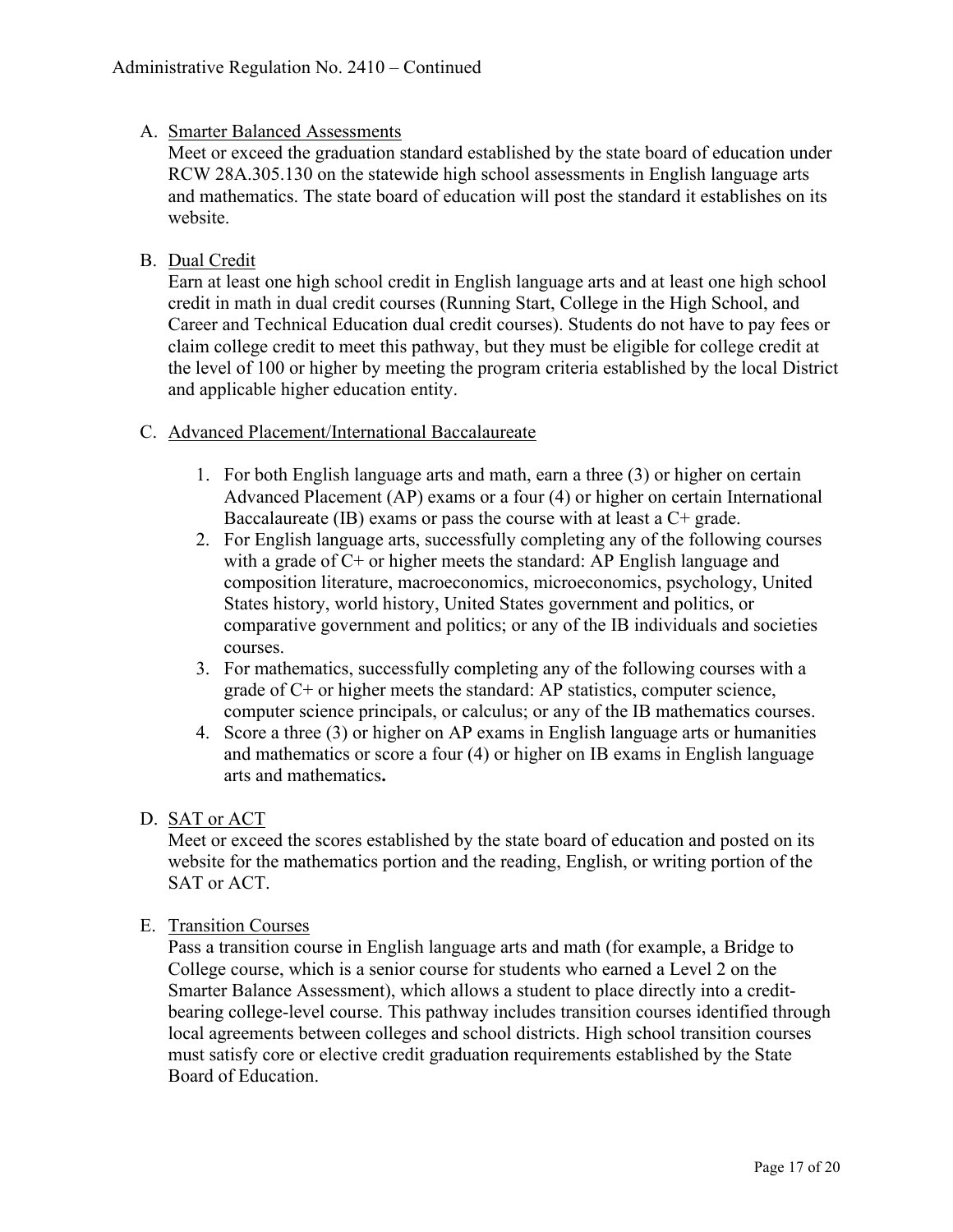# F. Combination

Meet any combination of at least one English language arts option and at least one mathematics option established in pathway options 1-5 of this section.

### G. Armed Services Vocational Aptitude Battery (ASVAB)

Meet standard on the ASVAB by scoring at least the minimum established by the military for eligibility to serve in a branch of the armed services. The student's high school and beyond plan must include verification that the student was informed about the minimum eligibility score required by each branch of the military, as well as information about eligibility requirements for specific military occupations aligned to the student's high school and beyond plan. The State Board of Education will maintain a webpage with this and additional information about this pathway. Schools will inform students how their scores and personal information are being shared. This pathway does not require students to meet the physical or other requirements for military enlistment, require enlistment, or require students to release their scores to the military for purposes of recruitment. Students who pursue this pathway option do not need to meet English and mathematics requirements separately.

# H. Career & Technical Education (CTE) Course Sequence

Complete a sequence of Career and Technical Education (CTE) courses.

- 1. Two or more high school credits of CTE courses in a progression tailored to the student's goals and relevant to the postsecondary pathway(s) outlined in the student's High School and Beyond Plan.
- 2. The sequence may be comprised of courses within the same CTE program area or courses within more than one CTE program area that align with the postsecondary plans outlined in the student's high school and beyond plan.
- 3. Each sequence of career and technical education courses must include at least one course that meets the requirements in subsection (A) or (B):
- 4. The minimum criteria identified in RCW 27A.700.030 Either:
	- a) Lead to a certificate or credential that is state or nationally recognized by trades, industries, or other professional associations as necessary for employment or advancement in that field; OR
	- b) Allow students to earn dual credit for high school and college through tech prep, advanced placement, or other agreements or programs;
	- c) Be comprised of a sequenced progression of multiple courses that are technically intensive and rigorous; and
	- d) Lead to workforce entry, state or nationally approved apprenticeships, or postsecondary education in a related field.
	- e) The curriculum requirements of core plus programs for aerospace, maritime, health care, information technology, or construction and manufacturing.
		- i. Students who pursue this pathway option do not need to meet English and mathematics requirements separately.
		- ii. A course used to meet graduation pathway requirements may also be used to meet credit subject area requirements, including career and technical education course equivalencies per RCW 28A.700.070.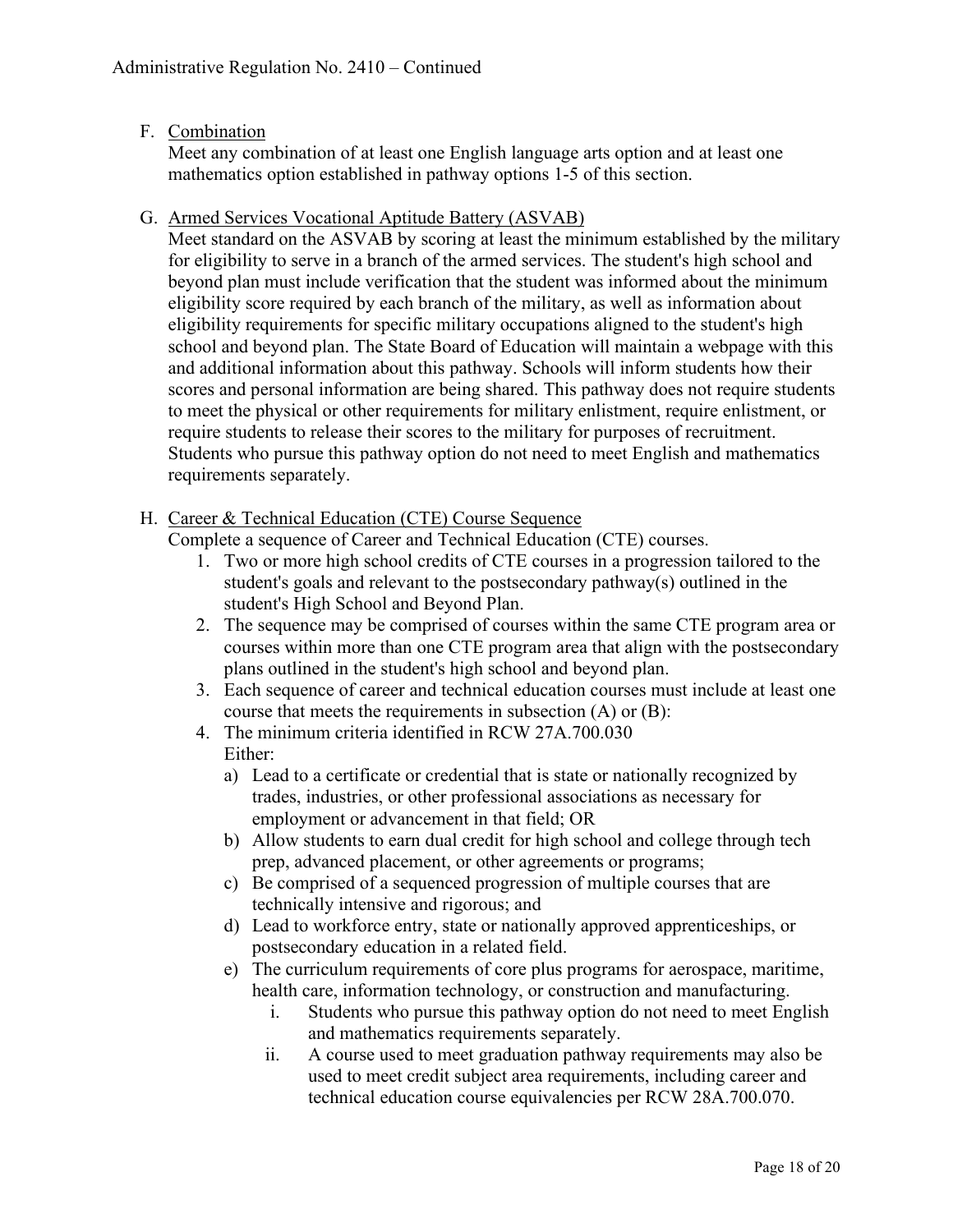#### IV. Valedictorian and Salutatorian Selection Process

The process for selection and identification of the Valedictorian and Salutatorian shall be:

- 1. The Valedictorian\* shall be selected based on the highest GPA, including Regular, Advanced, Honors, AP/IB, and/or College in the High School classes. The student must earn a minimum of five (5) credits in the Advanced Honors, AP/IB categories, or identified Running Start classes. Opting for a pass/fail, audit, or NC grade in Advanced, Honors, AP/IB, and/or College in the High School classes will automatically disqualify the student from Valedictorian or Salutatorian consideration. \*The Salutatorian shall be selected following the same guidelines but is identified as the student with the second-highest GPA.
- 2. A student must earn a minimum of 2.5 credits in attendance at Kennewick School District high schools.
- 3. The student must be in attendance during the senior year at the school s/he is being selected as Valedictorian/Salutatorian. A full-time Running Start student is not considered to be in attendance at the home high school for these purposes.
- 4. The student must complete all graduation requirements in compliance with their High School and Beyond Plan and the Kennewick School District Board Policy #2410.
- 5. Determination of the Valedictorian will be made in April of the graduation year. (This timeline will allow for winter grades from Running Start to be posted.)

### V. Graduation Ceremonies

If students fulfill graduation requirements by the end of the last quarter of their senior year, they may participate in graduation ceremonies. Each student shall be awarded a diploma after satisfactory completion of local and state requirements. Upon request, each graduating student shall receive a final transcript. Each student shall be notified of this opportunity at least one month prior to the close of the school year.

A student shall participate in the graduation ceremonies of the school where he/she spends the majority of his/her FTE day during the last semester prior to graduation. That will also be the school from which the student receives his/her diploma and the school to which the graduation rate data applies.

Graduation Ceremonies will be conducted in the following manner:

- 1. Each participating student must participate in the graduation ceremony rehearsal. Each student who participates will purchase or rent the proper cap and gown as designated by the school administration and the class advisor and officers.
- 2. Caps and gowns will be worn in the proper manner, as designated by the school administration. No additions, deletions, or alterations of the cap and gown will be allowed. Students who are members of federally recognized tribes will be allowed to wear traditional tribal regalia and objects of Native American cultural significance at graduation ceremonies and related events. Such students shall not be required to wear a cap if it is incompatible with the regalia or significant